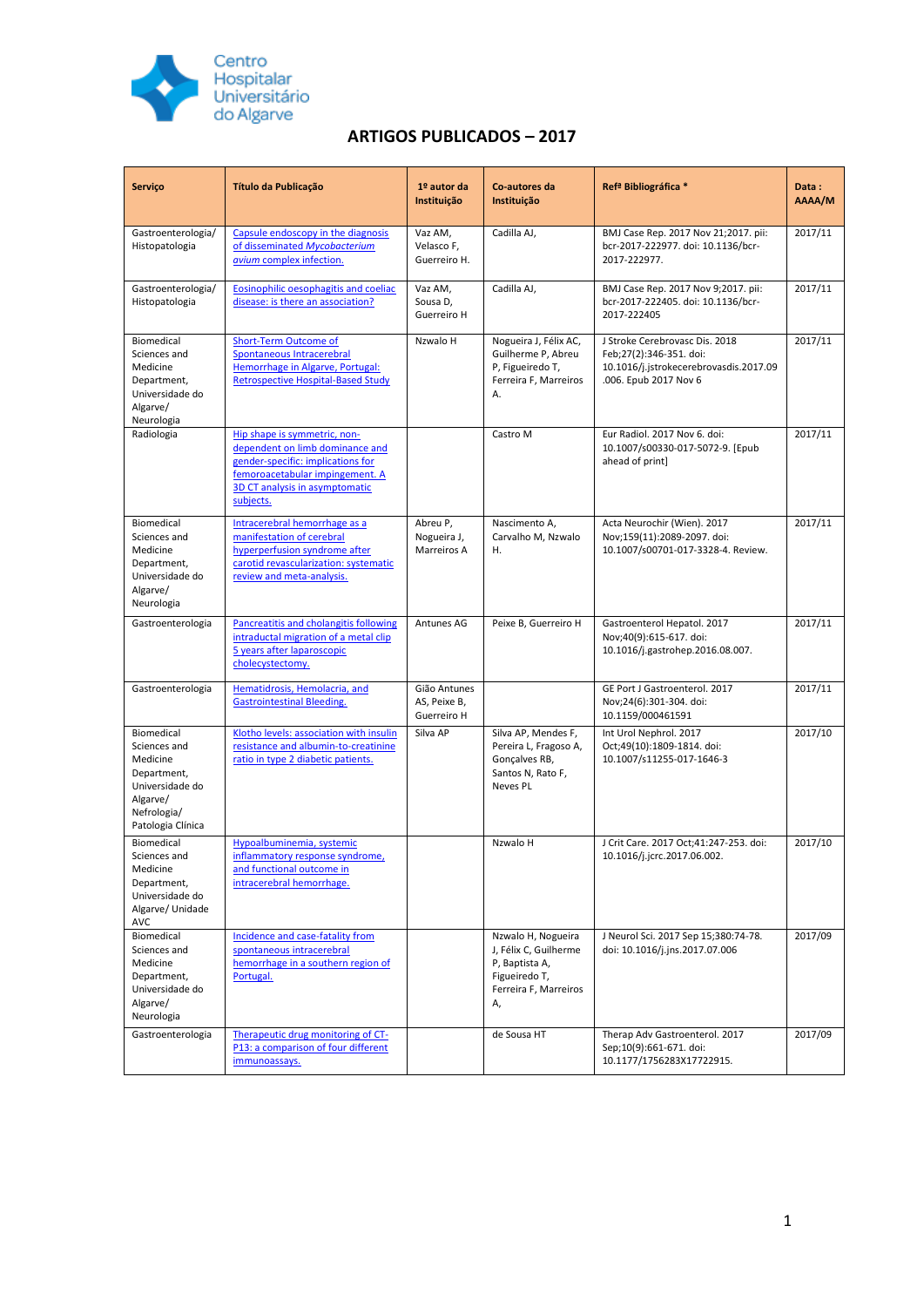

| <b>Biomedical Sciences and</b><br>Medicine Department,<br>Universidade do Algarve/<br>Gastroenterologia                                                                                                                                                                                                                                                                                                                         | Clinical performance of<br>an infliximab rapid<br>quantification assay.                                                                                                                                                                                                               |                                                   | Caldeira P, de Sousa<br><b>HT</b>           | Therap Adv Gastroenterol. 2017<br>Sep;10(9):651-660. doi:<br>10.1177/1756283X17722916                                           | 2017/09 |
|---------------------------------------------------------------------------------------------------------------------------------------------------------------------------------------------------------------------------------------------------------------------------------------------------------------------------------------------------------------------------------------------------------------------------------|---------------------------------------------------------------------------------------------------------------------------------------------------------------------------------------------------------------------------------------------------------------------------------------|---------------------------------------------------|---------------------------------------------|---------------------------------------------------------------------------------------------------------------------------------|---------|
| Center for Biomedical Research,<br>Universidade do Algarve/<br><b>Biomedical Sciences and</b><br>Medicine Department,<br>Universidade do Algarve/<br>Regenerative Medicine Program,<br><b>Biomedical and Medicine</b><br>Sciences Department, Cognitive<br>Neuroscience Research Group,<br>Department of Psychology and<br><b>Educational Sciences and Centre</b><br>for Biomedical Research /<br>Departamento Materno-Infantil | Functional study of<br><b>DAND5</b> variant in<br>patients with<br><b>Congenital Heart</b><br><b>Disease and laterality</b><br>defects.                                                                                                                                               | Cristo F                                          | Mendes P                                    | BMC Med Genet. 2017 Jul 24;18(1):77.<br>doi: 10.1186/s12881-017-0444-1                                                          | 2017/07 |
| Cognitive Neuroscience<br>Research Group, Department of<br>Psychology and Educational<br>Sciences and Centre for<br><b>Biomedical Research</b><br>Universidade do Algarve                                                                                                                                                                                                                                                       | <b>Predicting progression</b><br>of mild cognitive<br>impairment to<br>dementia using<br>neuropsychological<br>data: a supervised<br>learning approach<br>using time windows.                                                                                                         |                                                   | Silva D                                     | BMC Med Inform Decis Mak. 2017 Jul<br>19;17(1):110. doi: 10.1186/s12911-<br>017-0497-2.                                         | 2017/07 |
| Gastroenterologia                                                                                                                                                                                                                                                                                                                                                                                                               | <b>Peritoneal tuberculosis</b><br>as a cause of ascites in<br>a patient with cirrhosis.                                                                                                                                                                                               | Vaz AM,<br>Peixe B,<br>Ornelas R,<br>Guerreiro H. |                                             | BMJ Case Rep. 2017 Jul 14;2017. pii:<br>bcr-2017-220500. doi: 10.1136/bcr-<br>2017-220500.                                      | 2017/07 |
| <b>Biomedical Sciences and</b><br>Medicine Department; ABC-<br>Algarve Biomedical Center,<br>Universidade do Algarve/<br>Gastroenterologia                                                                                                                                                                                                                                                                                      | Calprotectin and the<br>Magnitude of<br><b>Antibodies to</b><br>Infliximab in Clinically-<br>stable Ulcerative Colitis<br><b>Patients are More</b><br><b>Relevant Than</b><br><b>Infliximab Trough</b><br>Levels and<br><b>Pharmacokinetics for</b><br><b>Therapeutic Escalation.</b> |                                                   | Caldeira P, de Sousa<br><b>HT</b>           | EBioMedicine. 2017 Jul;21:123-130.<br>doi: 10.1016/j.ebiom.2017.06.004                                                          | 2017/07 |
| Gastroenterologia/<br>Histopatologia                                                                                                                                                                                                                                                                                                                                                                                            | Chronic diarrhea and<br>deep vein thrombosis<br>during treatment with<br>olmesartan.                                                                                                                                                                                                  | Gião Antunes<br>Α                                 | Vaz AM, Cadillá J,<br>Peixe B, Guerreiro H. | Rev Gastroenterol Mex. 2017 Jul 1. pii:<br>S0375-0906(17)30061-7. doi:<br>10.1016/j.rgmx.2016.10.011. [Epub<br>ahead of print]  | 2017/07 |
| <b>Biomedical Sciences and</b><br>Medicine Department,<br>Universidade do Algarve/<br>Unidade AVC                                                                                                                                                                                                                                                                                                                               | <b>Clinical Course and</b><br><b>Outcomes of Small</b><br>Supratentorial<br><b>Intracerebral</b><br>Hematomas.                                                                                                                                                                        |                                                   | J, Nzwalo H                                 | J Stroke Cerebrovasc Dis. 2017<br>Jun;26(6):1216-1221. doi:<br>10.1016/j.jstrokecerebrovasdis.2017.01<br>.010                   | 2017/06 |
| Anestesiologia/ UCISU                                                                                                                                                                                                                                                                                                                                                                                                           | <b>Dural sinus thrombosis</b><br>following epidural<br>analgesia for delivery:<br>a clinical case.                                                                                                                                                                                    | Dornelles MA                                      | Pereira LM                                  | Rev Bras Anestesiol. 2017 May 12. pii:<br>S0034-7094(17)30251-9. doi:<br>10.1016/j.bjan.2016.07.010. [Epub<br>ahead of print]   | 2017/05 |
| Gastroenterologia                                                                                                                                                                                                                                                                                                                                                                                                               | Spontaneous<br>thrombosis of a<br>gastroduodenal artery<br>pseudoaneurysm<br>manifesting as a<br>subepithelial lesion.                                                                                                                                                                | Gião Antunes<br>Α                                 | Peixe B, Guerreiro H                        | Rev Gastroenterol Mex. 2017 Apr 28.<br>pii: S0375-0906(17)30065-4. doi:<br>10.1016/j.rgmx.2017.02.006. [Epub<br>ahead of print] | 2017/04 |
| Medicina Interna/ Neurologia/<br><b>Biomedical Sciences and</b><br>Medicine Department,<br>Universidade do Algarve                                                                                                                                                                                                                                                                                                              | Dropped head and<br>man-in-barrel<br>syndrome in<br>amyotrophic lateral<br>sclerosis.                                                                                                                                                                                                 | Almeida R                                         | Felix AC, André AL,<br>Nzwalo H             | Oxf Med Case Reports. 2017 Apr<br>4;2017(4):omx013. doi:<br>10.1093/omcr/omx013. eCollection<br>2017 Apr.                       | 2017/04 |
| Gastroenterologia/ Biomedical<br>Sciences and Medicine<br>Department, Universidade do<br>Algarve                                                                                                                                                                                                                                                                                                                                | The who-when-why<br>triangle of CAM use<br>among Portuguese IBD<br>patients.                                                                                                                                                                                                          |                                                   | Caldeira P, Sousa H,                        | Dig Liver Dis. 2017 Apr;49(4):388-396.<br>doi: 10.1016/j.dld.2016.12.031.                                                       | 2017/04 |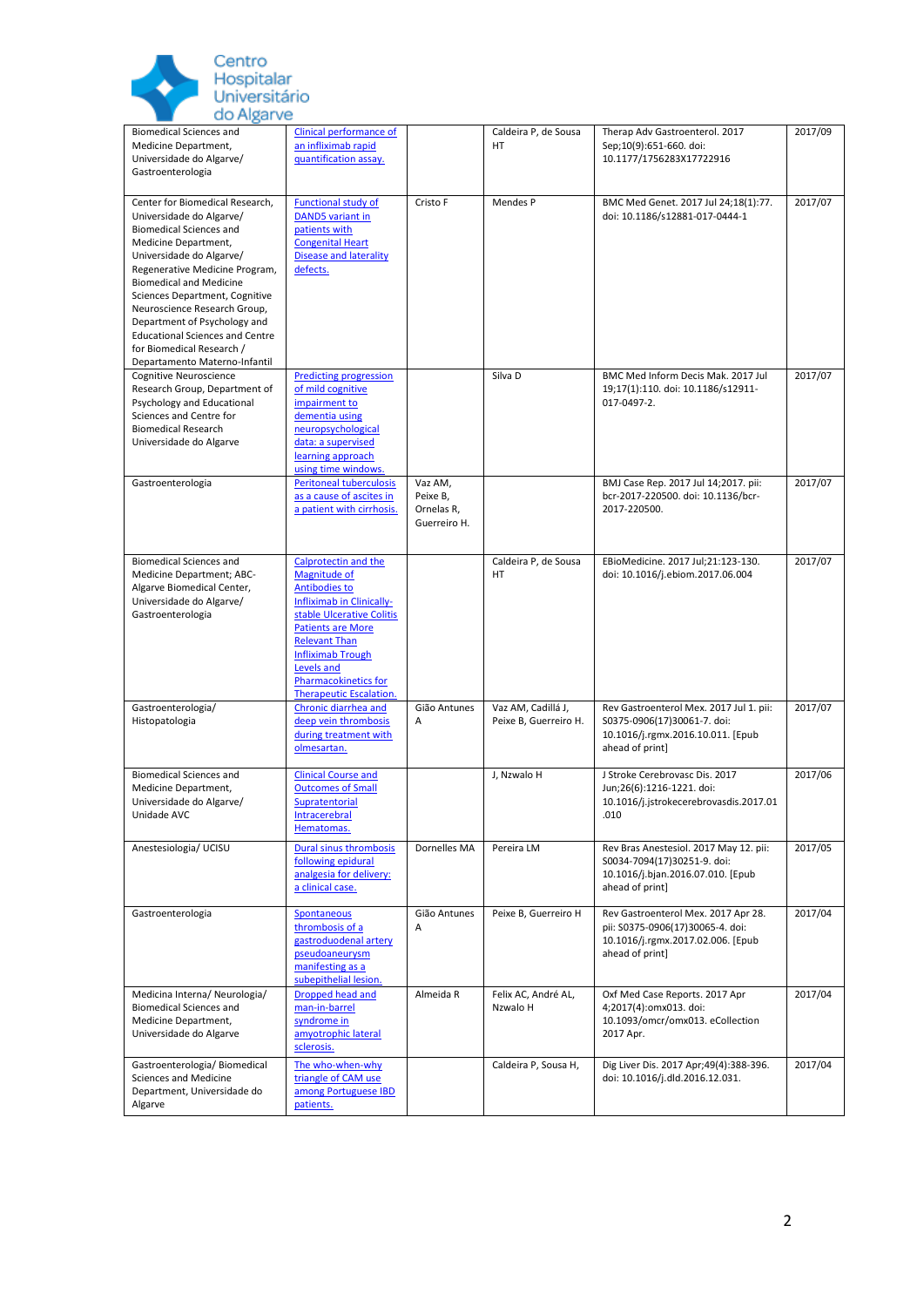

| Gastroenterologia                                                                                       | Comparison of the<br>prognostic value of<br><b>Chronic Liver Failure</b><br><b>Consortium scores and</b><br>traditional models for<br>predicting mortality in<br>patients with cirrhosis.                                                  | Antunes AG                                  | Vaz AM, Queirós P,<br>Velasco F, Peixe B,<br>Guerreiro H      | Gastroenterol Hepatol. 2017<br>Apr;40(4):276-285. doi:<br>10.1016/j.gastrohep.2017.01.001. | 2017/04 |
|---------------------------------------------------------------------------------------------------------|--------------------------------------------------------------------------------------------------------------------------------------------------------------------------------------------------------------------------------------------|---------------------------------------------|---------------------------------------------------------------|--------------------------------------------------------------------------------------------|---------|
| Gastroenterologia/ Biomedical<br>Sciences and Medicine<br>Department, Universidade do<br>Algarve        | <b>Erratum: Development</b><br>and Validation of Risk<br><b>Matrices for Crohn's</b><br><b>Disease Outcomes in</b><br><b>Patients Who</b><br><b>Underwent Early</b><br>Therapeutic<br>Interventions.                                       |                                             | Carvalho P, Caldeira<br>P, Antunes A, Sousa<br>HT, Contente L | J Crohns Colitis. 2017 Apr 1;11(4):515.<br>doi: 10.1093/ecco-jcc/jjw207.                   | 2017/04 |
| Gastroenterologia/ Biomedical<br><b>Sciences and Medicine</b><br>Department, Universidade do<br>Algarve | Development and<br><b>Validation of Risk</b><br><b>Matrices for Crohn's</b><br><b>Disease Outcomes in</b><br><b>Patients Who</b><br><b>Underwent Early</b><br>Therapeutic<br>Interventions.                                                |                                             | Carvalho P, Caldeira<br>P, Antunes A, Sousa<br>HT, Contente L | J Crohns Colitis. 2017 Apr 1;11(4):445-<br>453. doi: 10.1093/ecco-jcc/jjw171.              | 2017/04 |
| Gastroenterologia/ Biomedical<br>Sciences and Medicine<br>Department, Universidade do<br>Algarve        | <b>Accuracy of Faecal</b><br><b>Calprotectin and</b><br><b>Neutrophil Gelatinase</b><br><b>B-associated Lipocalin</b><br>in Evaluating<br><b>Subclinical</b><br>Inflammation in<br><b>UlceRaTIVE Colitis-the</b><br><b>ACERTIVE study.</b> |                                             | Tavares de Sousa H,<br>Caldeira P, Sousa A                    | J Crohns Colitis. 2017 Apr 1;11(4):435-<br>444. doi: 10.1093/ecco-jcc/jjw170.              | 2017/04 |
| Radiologia                                                                                              | <b>Endoscopy Induced</b><br><b>Gastric Pneumatosis.</b>                                                                                                                                                                                    | Bilreiro C,<br>Brito J                      |                                                               | Acta Med Port. 2017 Mar 31;30(3):252.<br>doi: 10.20344/amp.7403. Epub 2017<br>Mar 31.      | 2017/03 |
| Gastroenterologia                                                                                       | Gastrointestinal<br><b>Bleeding Secondary to</b><br>Scurvy in an Alcoholic<br><b>Malnourished Cirrhotic</b><br>Patient.                                                                                                                    | Gião Antunes<br>AS, Peixe B,<br>Guerreiro H |                                                               | ACG Case Rep J. 2017 Mar 1;4:e29. doi:<br>10.14309/crj.2017.29. eCollection<br>2017.       | 2017/03 |
| Gastroenterologia                                                                                       | <b>Blue Rubber Bleb</b><br><b>Nevus Syndrome: A</b><br><b>Delayed Diagnosis.</b>                                                                                                                                                           | Gião Antunes<br>AS, Peixe B,<br>Guerreiro H |                                                               | GE Port J Gastroenterol. 2017<br>Mar;24(2):101-103. doi:<br>10.1159/000450876              | 2017/03 |
| Oncologia                                                                                               | <b>Health-Related Quality</b><br>of Life in Patients With<br>$\alpha$ 1 Antitrypsin<br><b>Deficency: A Cross</b><br><b>Sectional Study.</b>                                                                                                |                                             | Campoa E                                                      | Arch Bronconeumol. 2017<br>Feb;53(2):49-54. doi:<br>10.1016/j.arbres.2016.05.024.          | 2017/02 |
| Gastroenterologia/ Biomedical<br>Sciences and Medicine<br>Department, Universidade do<br>Algarve        | <b>Impact of Early Surgery</b><br>and<br>Immunosuppression on<br><b>Crohn's Disease</b><br><b>Disabling Outcomes.</b>                                                                                                                      |                                             | Caldeira P, Antunes<br>A, Tavares Sousa H,<br>Contente L      | Inflamm Bowel Dis. 2017<br>Feb;23(2):289-297. doi:<br>10.1097/MIB.0000000000001007.        | 2017/02 |
| Gastroenterologia                                                                                       | Midgut Volvulus as a<br><b>Complication of</b><br><b>Intestinal Malrotation</b><br>in Pregnancy.                                                                                                                                           | Gião Antunes<br>AS, Peixe B,<br>Guerreiro H |                                                               | ACG Case Rep J. 2017 Jan 18;4:e9. doi:<br>10.14309/crj.2017.9. eCollection 2017.           | 2017/01 |